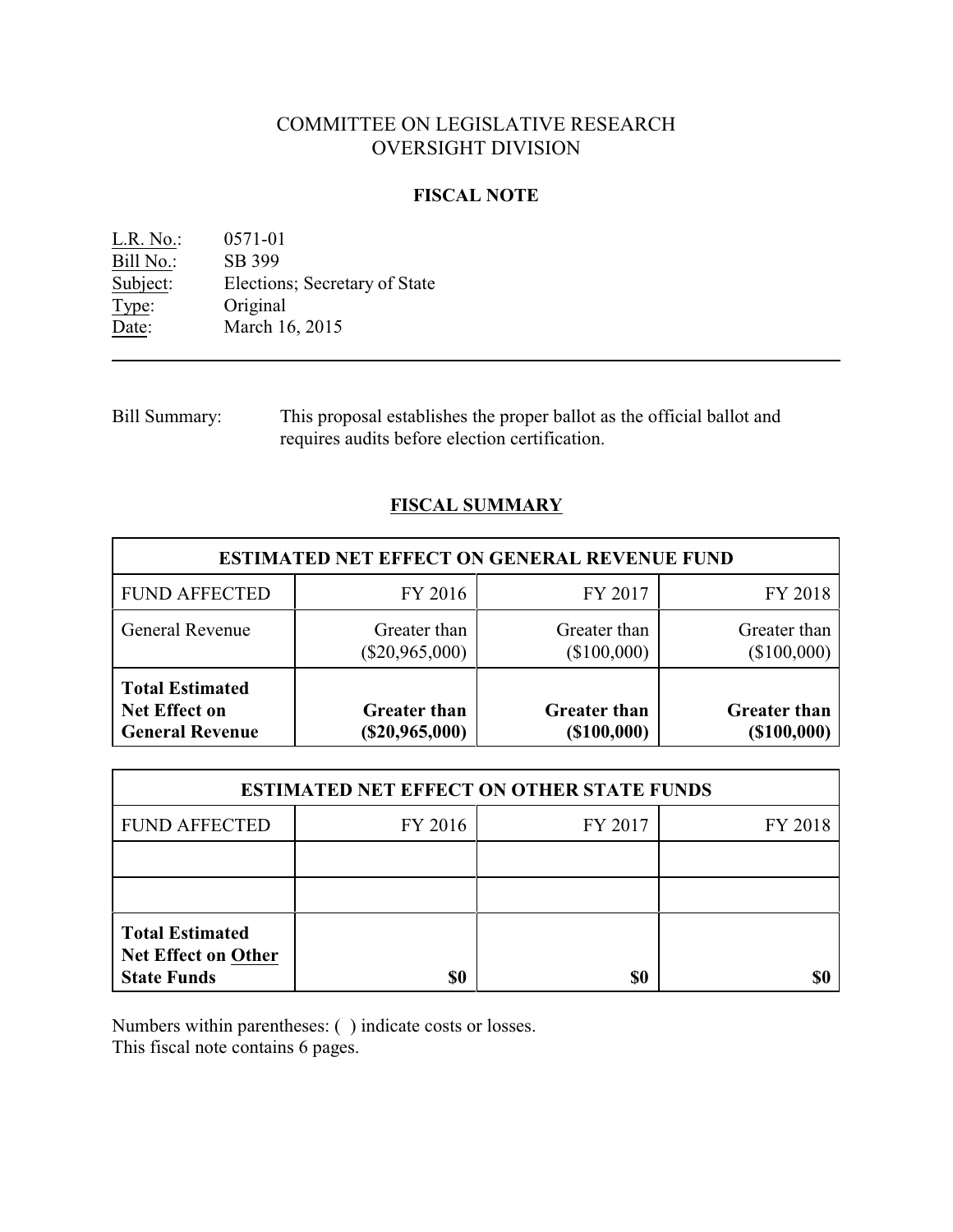L.R. No. 0571-01 Bill No. SB 399 Page 2 of 6 March 16, 2015

| <b>ESTIMATED NET EFFECT ON FEDERAL FUNDS</b>                        |         |         |         |  |
|---------------------------------------------------------------------|---------|---------|---------|--|
| <b>FUND AFFECTED</b>                                                | FY 2016 | FY 2017 | FY 2018 |  |
|                                                                     |         |         |         |  |
|                                                                     |         |         |         |  |
| <b>Total Estimated</b><br>Net Effect on All<br><b>Federal Funds</b> | \$0     | \$0     |         |  |

| <b>ESTIMATED NET EFFECT ON FULL TIME EQUIVALENT (FTE)</b>    |         |         |         |  |
|--------------------------------------------------------------|---------|---------|---------|--|
| <b>FUND AFFECTED</b>                                         | FY 2016 | FY 2017 | FY 2018 |  |
|                                                              |         |         |         |  |
|                                                              |         |         |         |  |
| <b>Total Estimated</b><br><b>Net Effect on</b><br><b>FTE</b> |         |         |         |  |

**Estimated Net Effect (expenditures or reduced revenues) expected to exceed \$100,000 in any** of the three fiscal years after implementation of the act.

| <b>ESTIMATED NET EFFECT ON LOCAL FUNDS</b> |         |         |         |  |
|--------------------------------------------|---------|---------|---------|--|
| <b>FUND AFFECTED</b>                       | FY 2016 | FY 2017 | FY 2018 |  |
| Local Government                           | \$0     | \$0     | \$0     |  |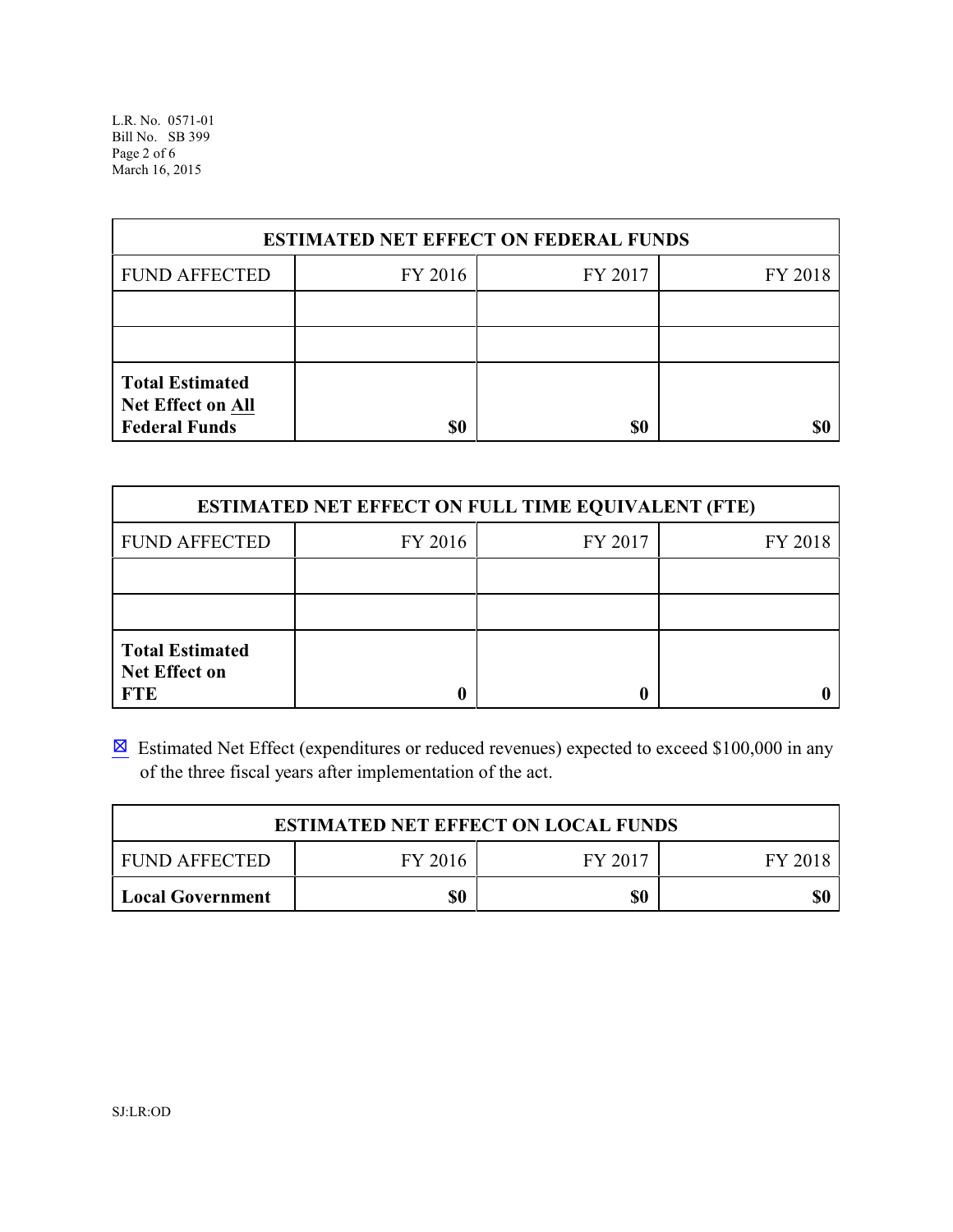L.R. No. 0571-01 Bill No. SB 399 Page 3 of 6 March 16, 2015

### **FISCAL ANALYSIS**

### ASSUMPTION

Officials at the **Office of the Secretary of State** assume this proposal requires all voters to use a paper ballot that is hand marked. This would require election authorities that use direct-record electronic voting machines to replace them with a paper ballot marking device that can accept paper ballots that are hand marked. It is estimated there are 4,193 direct-record voting machines currently in use.

Assumptions Include:

\$5,000 per voting machine multiplied by at least 4,193 voting machines = \$20,965,000. The 4,193 direct-record voting machines currently in use were purchased in 2006 and have an estimated life span of ten years. Assuming that all direct-record voting machines purchased in 2006 will need to be replaced in 2016, the initial start-up costs will be reflected in FY 2017.

Officials at the **St. Louis County Board of Election Commission** assume this proposal would require the use of paper ballots in future elections, and restrict Direct Recording Electronic (DRE) machine usage to those with disabilities. Below is the number and cost of the additional paper ballots that would have to be produced for an election cycle.

| 1st Year $(2016)$                                                                                                                                                                             |
|-----------------------------------------------------------------------------------------------------------------------------------------------------------------------------------------------|
| 2nd Year $(2017)$                                                                                                                                                                             |
| 3rd Year (2018)                                                                                                                                                                               |
| 4th Year (2015)                                                                                                                                                                               |
| St. Louis County Board of Election Commission may have to reconfigure the warehouse area to<br>accommodate the larger amounts of election materials that they are required to retain after an |

St. Louis County already audits one hundred percent of our precincts and hand counts five percent. This audit process is open to the public.

election. If construction is required, this cost could be \$50,000 to \$100,000.

SJ:LR:OD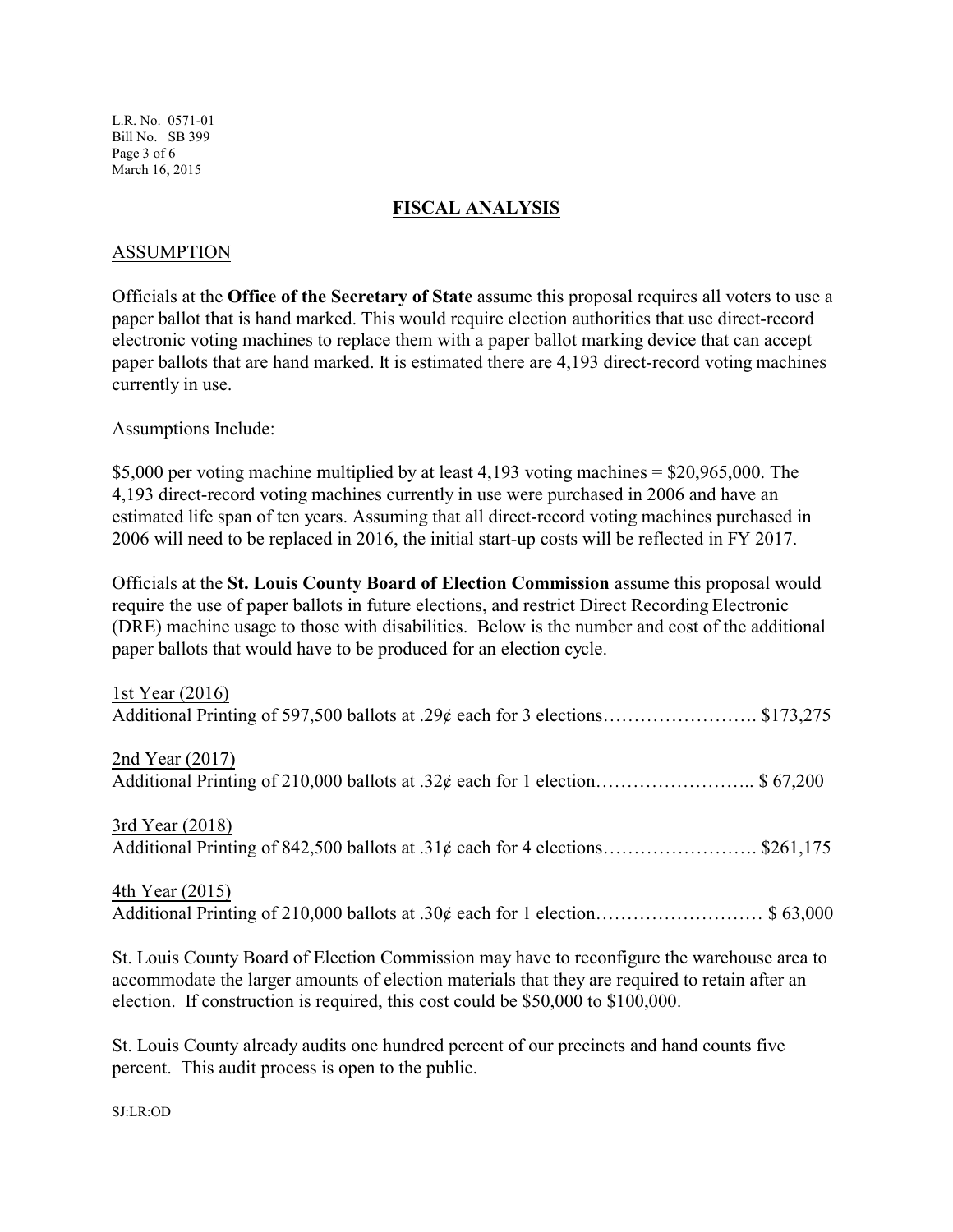L.R. No. 0571-01 Bill No. SB 399 Page 4 of 6 March 16, 2015

#### ASSUMPTION (continued)

Officials at the **Kansas City Board of Election Commission** assume the financial impact of this proposal on their operations would be approximately \$10,000 per jurisdiction-wide election. There are between 3-4 elections per year, therefore, the increase in election expense would be between \$30,000 to \$40,000 per year.

Officials at the **Platte County Board of Election Commission**, the **Jackson County Board of Election Commission**, and the **Lincoln County Clerk's Office** each assume no fiscal impact from this proposal to their respective organizations.

**Oversight** has requested additional information from the Office of the Secretary of State. At this time, Oversight was unable to receive a response. Oversight has presented this fiscal note on the best current information that we have. Upon the receipt of the Office of the Secretary of State's response, Oversight will review to determine if an updated fiscal note should be prepared and seek the necessary approval of the chairperson of the Joint Committee on Legislative Research to publish a new fiscal note.

**Oversight** assumes this proposal will not fiscally impact the local election authorities as the state will reimburse the costs of the purchase of the new machines and printing expenses.Oversight will reflect reimbursement for the equipment replacement in FY 2016 as the proposal becomes effective August 28, 2015.

| <b>ESTIMATED NET EFFECT ON</b><br><b>GENERAL REVENUE</b>   | <b>Greater than</b><br>$(\$20,965,000)$ | <b>Greater than</b><br>(\$100,000) | <b>Greater than</b><br>$($ \$100,000) |
|------------------------------------------------------------|-----------------------------------------|------------------------------------|---------------------------------------|
| Cost - SOS - ballot printing                               | Greater than<br>(\$100,000)             | Greater than<br>(\$100,000)        | Greater than<br>(\$100,000)           |
| Cost - SOS - replacement of machines                       | Greater than<br>$(\$20,965,000)$        | \$0                                | \$0                                   |
| FISCAL IMPACT - State Government<br><b>GENERAL REVENUE</b> | FY 2016<br>$(10 \text{ Mo.})$           | FY 2017                            | FY 2018                               |
|                                                            |                                         |                                    |                                       |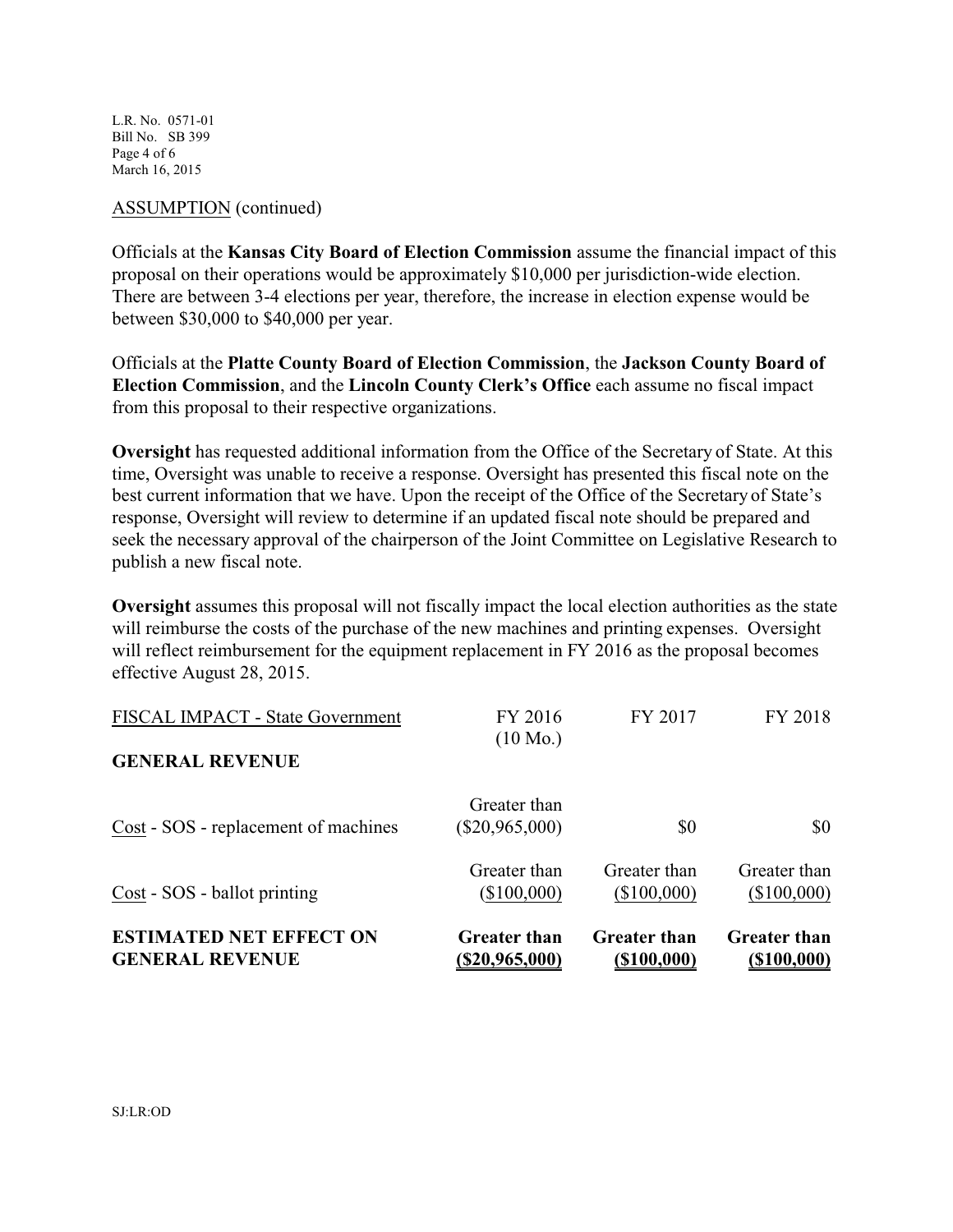L.R. No. 0571-01 Bill No. SB 399 Page 5 of 6 March 16, 2015

| FISCAL IMPACT - Local Government | FY 2016<br>$(10 \text{ Mo.})$ | FY 2017    | FY 2018    |
|----------------------------------|-------------------------------|------------|------------|
|                                  | <u>\$0</u>                    | <u>\$0</u> | <u>\$0</u> |

### FISCAL IMPACT - Small Business

No direct fiscal impact to small businesses would be expected as a result of this proposal.

### FISCAL DESCRIPTION

This act requires that all electronic voting systems produce results from paper ballots marked by hand, or in the case of disabled voters who need assistance, from paper ballots marked by a paper ballot marking device designed to assist such voters.

The use of remaining direct-record electronic voting machines shall be phased out upon mechanical failure.

Elections shall not be certified until an audit is performed.

This legislation is not federally mandated, would not duplicate any other program and would not require additional capital improvements or rental space.

### SOURCES OF INFORMATION

Office of the Secretary of State St. Louis County Board of Election Commission Platte County Board of Election Commission Kansas City Board of Election Commission Jackson County Board of Election Commission Lincoln County Clerk's Office

Michy Wilson

Mickey Wilson, CPA Ross Strope

SJ:LR:OD